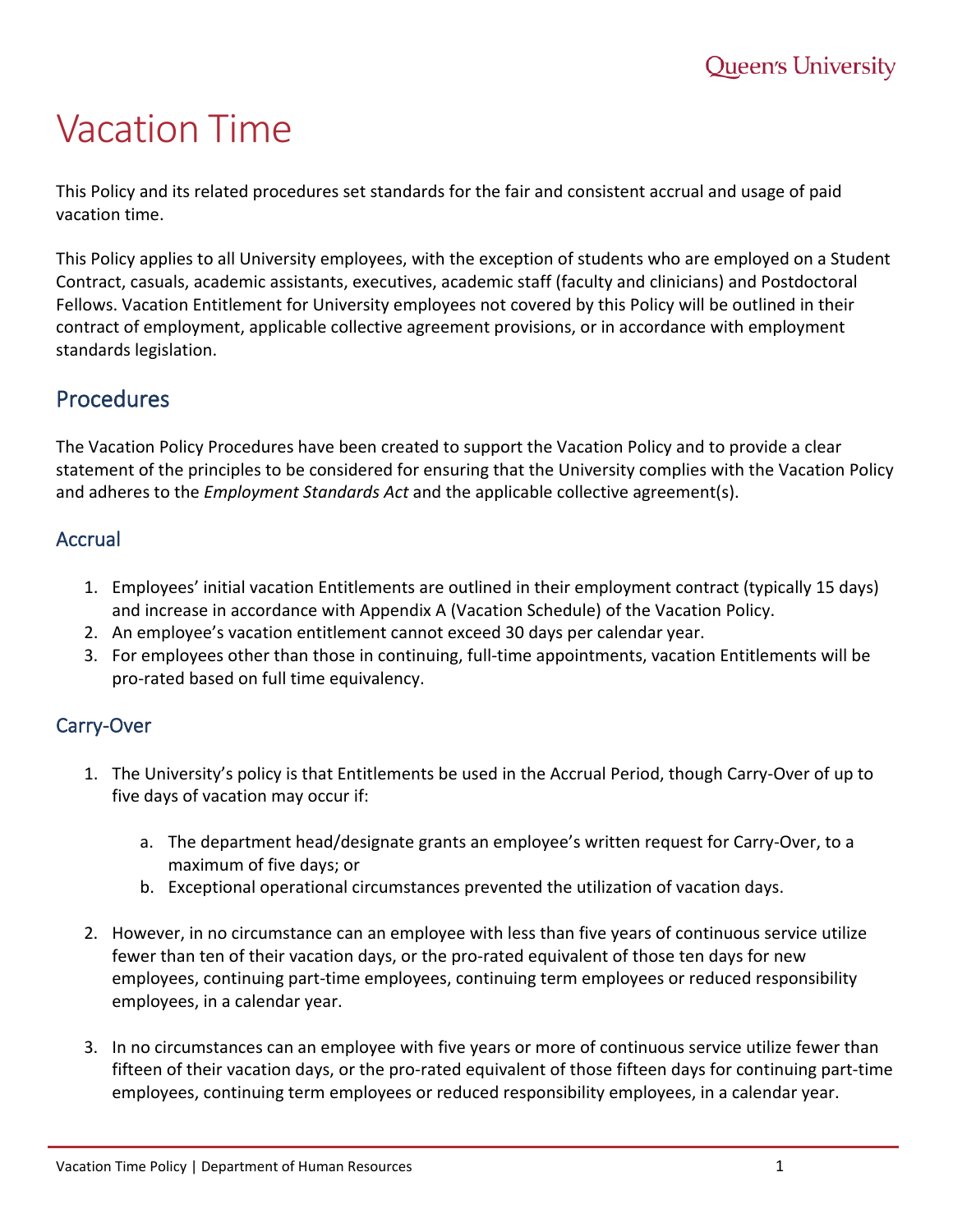- 4. Requests to carry over vacation must be submitted to the department head or designate in writing no later than November 1 of the Accrual Period.
- 5. If Carry-Over is granted, the employee is expected to use the Carry-Over as well as the full Entitlement in the subsequent calendar year. Carry-Over in excess of five days may be approved in exceptional circumstances related to operational requirements, and requires written approval from the appropriate department head.

#### Management Responsibilities

- 1. Department heads/designates are responsible for ensuring that vacation taken by employees is entered into the Time & Labour system on a monthly basis by the departmental timekeeper, prior to payroll cut-off dates, to ensure the maintenance of current and accurate timekeeping records.
- 2. Vacation time taken and/or scheduled for the month of December must be entered into the Time & Labour system prior to the December payroll cut-off date.
- 3. Department heads/designates will make reasonable efforts to schedule employee vacations as requested, considering the applicable collective agreement(s) and the operational requirements of the department. However, it is the responsibility of the department head/designate to make every effort to ensure that employees use all of their Entitlements in the Accrual Period; therefore, in cases where there is not mutual agreement between the employee and the department head/designate, the department head/designate may schedule an employee's vacation on their behalf or payout unused Entitlements in excess of ten days (or the prorated equivalent of those 10 days) or 15 days (or the prorated equivalent) for employees with five years or more years of continuous service in accordance with departmental procedures and the applicable collective agreement(s).

## Relationship to Leaves of Absence

- 1. Where an employee has taken an unpaid leave of absence (not including maternity or parental leave) for a period or periods exceeding one month, vacation Entitlements will be pro-rated for the period or periods actually worked.
- 2. Employees will continue to accrue vacation during maternity and parental leaves.
- 3. If during an employee's vacation, there should occur a serious illness or accident requiring hospitalization or confinement to bed for a period of five days or more, which is supported by Substantiated Medical Documentation (as defined in the [Return to Work Policy\)](https://www.queensu.ca/secretariat/policies/human-resources-index-policies), then sick leave may be substituted for vacation.
- 4. Similarly, where entitlement to Bereavement Leave is established, such leave will be substituted for previously scheduled vacation.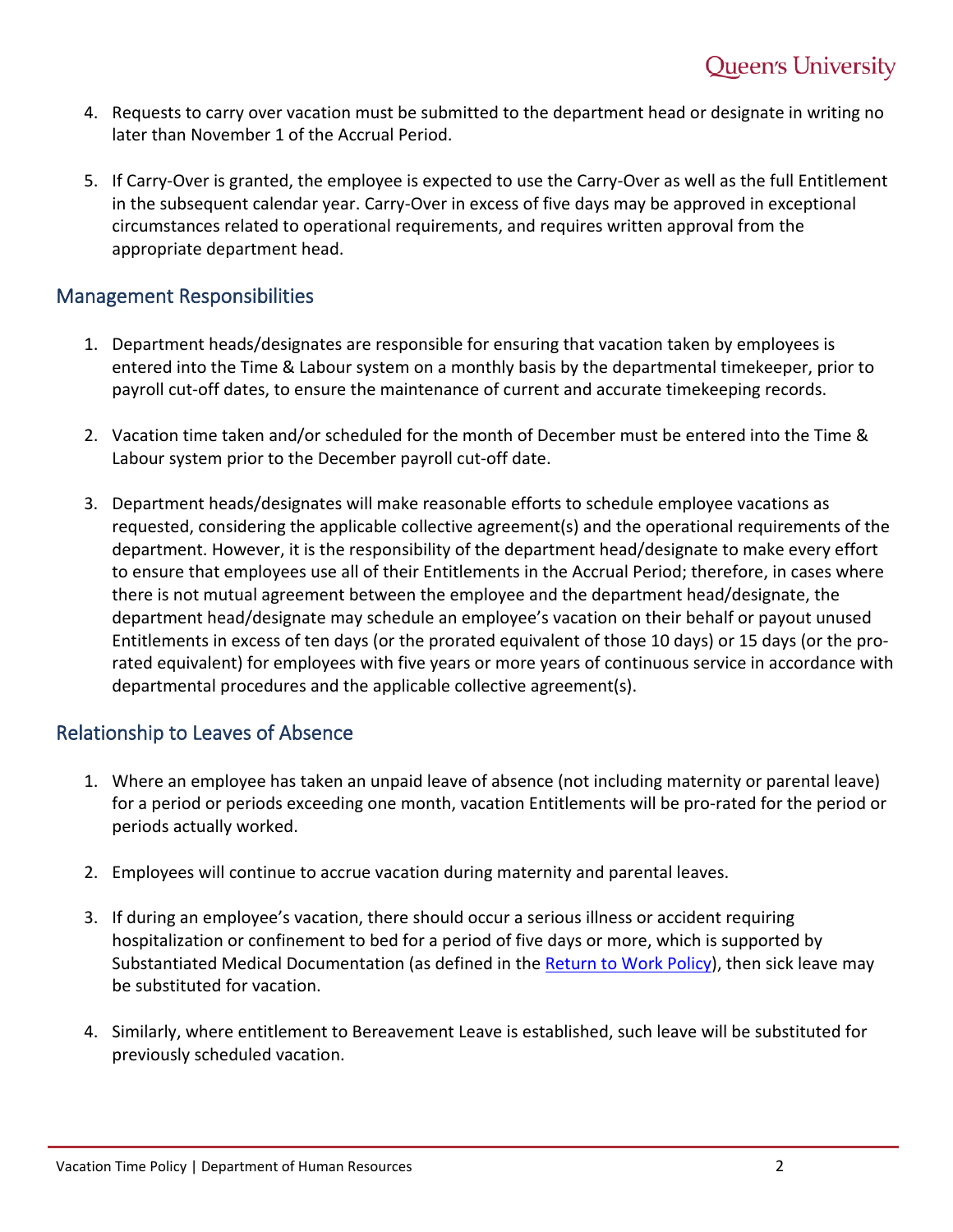# New Hires/Terminations/Transfers

- 1. When an employee transfers to a new department, their Carry-Over and any accrued Entitlements will be the responsibility of the department in which they were earned. The department head/designate of both departments must make arrangements to schedule existing Carry-Over and any accrued Entitlements prior to the transfer and/or transfer funds equivalent to the Carry-Over and any accrued Entitlements.
- 2. Employees hired in the first half of the month will be entitled to a full month's worth of accrual; employees hired in the second half of the month will accrue a half months' worth of accrual.
- 3. The vacation payout that an employee receives upon termination will be pro-rated based on their service within that year and reduced for any vacation days used up to the pro-rated vacation entitlement. Employees terminating in the first half of the month will be entitled to a half-month worth of accrual. Employees terminating in the second half of the month will be entitled to a whole month's worth of accrual.
	- a. For example, an employee whose annual Entitlement is 20 days, and who terminates on May 10, and has not used any vacation within that year, will be paid out for 7.5 days of vacation (20 days / 12 months x 4.5 months).
- 4. Department heads/designates are expected to schedule employees' unused Entitlements prior to their termination date. Where such arrangements are not practicable, the value of the outstanding Entitlements will be paid out on the employee's final pay.

# **Policy**

The University strives to provide a healthy workplace that supports a work/life balance and provides employees with periods of uninterrupted time away from their jobs and work-related duties. Vacation Entitlements are to be used in the calendar year in which the employee earns the vacation, though carry-over of vacation may occur in exceptional circumstances. Approval to carry over may be granted in accordance with departmental guidelines, applicable collective agreements, and the Vacation Policy Procedures.

View [Vacation Policy](https://www.queensu.ca/secretariat/vacation-policy) from the *University Secretariat and Legal Counsel*

## **Definitions**

**Accrual Period:** January 1 through December 31 of each year.

**Continuous Service:** The period during which an individual is employed by the University without a break in service as defined by the Employment Standards Act or the applicable collective agreement. Employment excluded from the scope of this policy is not considered continuous service (except for continuous employment as a postdoctoral fellow).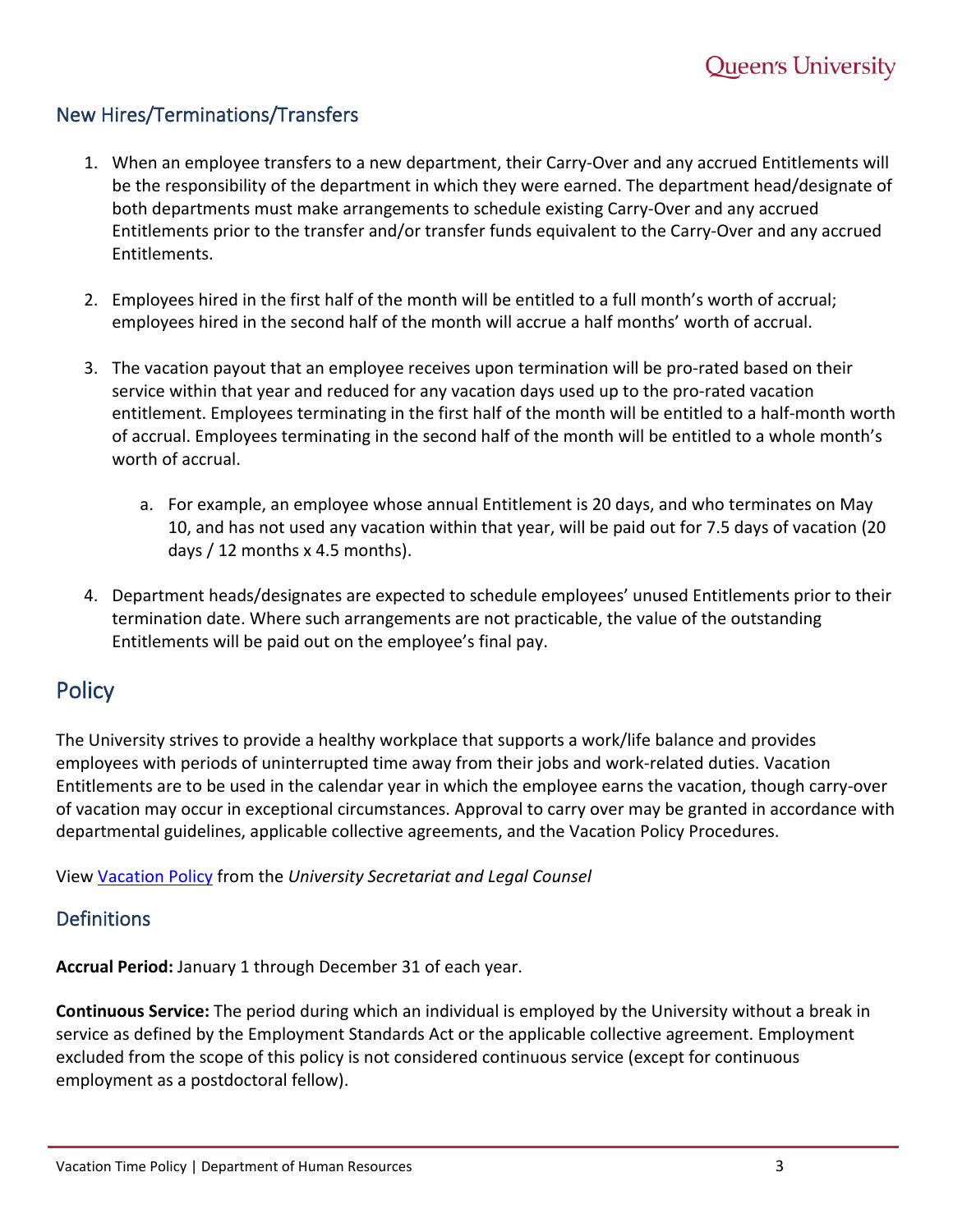**Entitlement:** The number of vacation days which an employee is eligible to use within an Accrual Period. This is typically based upon years of Continuous Service in accordance with Appendix A.

**Carry-Over:** The portion of an employee's Entitlement which is approved for use in the subsequent Accrual Period.

**Student Contract:** A contract processed through the HR PeopleSoft system that is used for a student at the University who is employed as a Research Assistant (RA), Teaching Assistant (TA), Teaching Fellow or for nonacademic work.

## Responsibilities

#### **Employees**

• Request and use each year's Entitlement in its entirety, during the Accrual Period, providing their department head/designate with as much advance notice as possible of requests and changes to requests, and in accordance with departmental guidelines and the applicable collective agreement.

#### **Department Heads/Designates**

- Endeavour to approve vacation at times requested by employees, taking into consideration the applicable collective agreement(s) and the operational requirements of the department.
- Make every effort to ensure that employees' Entitlements are used in their entirety during the Accrual Period, including scheduling employees' vacation as necessary to ensure usage within the Accrual Period.
- Ensure that vacation taken by employees is entered into the Time & Labour system on a monthly basis by the departmental timekeeper, prior to payroll cut-off dates.
- Approve any requests for Carry-Over in accordance with departmental guidelines, applicable collective agreement(s) and Vacation Policy Procedures.
- Collaborate with other department heads/designates and in accordance with the Vacation Policy Procedures and the applicable collective agreement(s) when employees with Entitlements transfer between departments.
- Must submit their own requests for vacation usage, if required, and any requests for vacation Carry-Over to their supervisor. Department heads/designates cannot approve their own requests for vacation Carry-Over.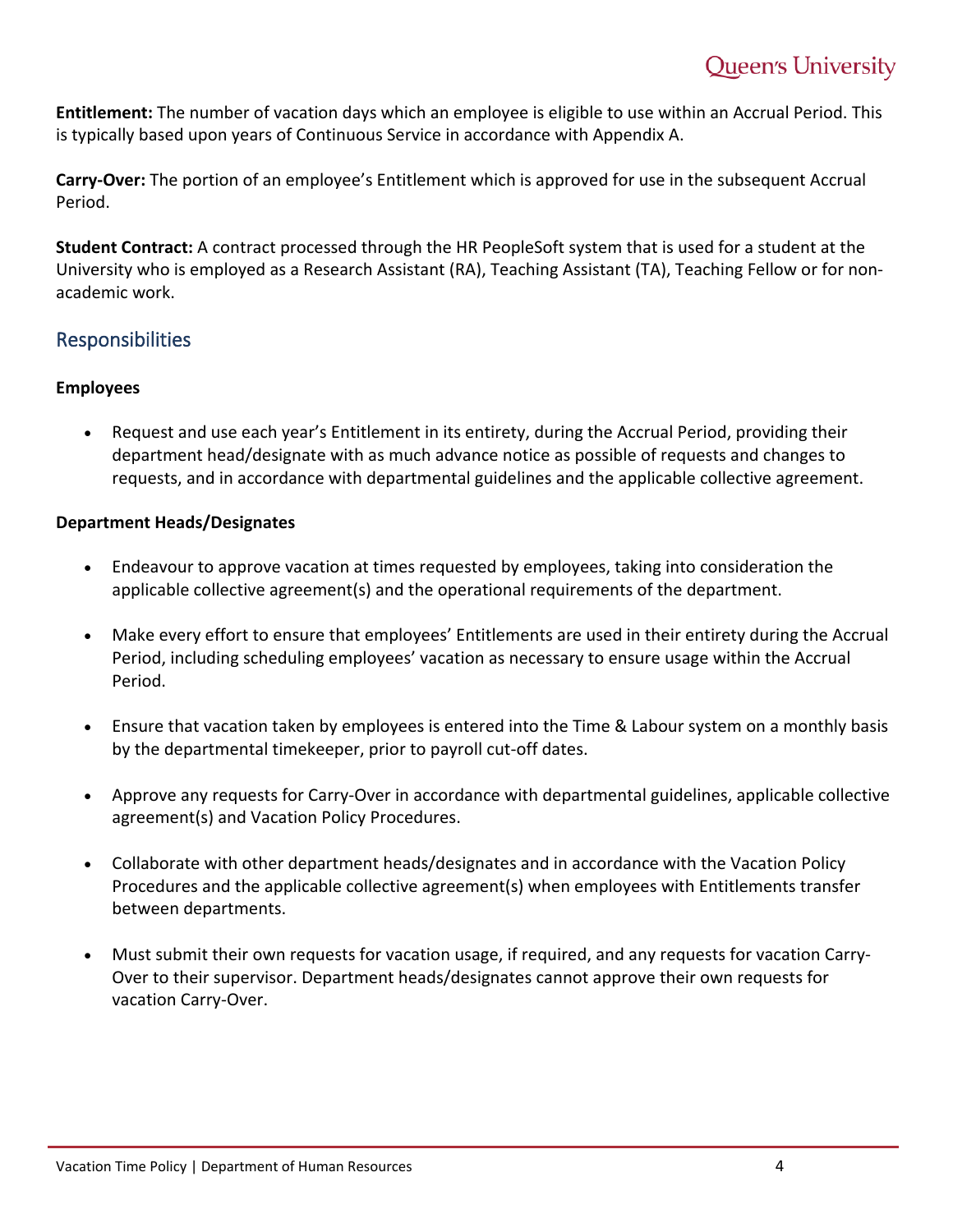#### **Human Resources**

- Provide a mechanism for accurately recording vacation and facilitating employee access to their current Entitlement.
- Provide department heads/designates with information and advice regarding the application of the Vacation Policy and Procedures.
- Ensure that offer letters include appropriate language regarding vacation Entitlement.